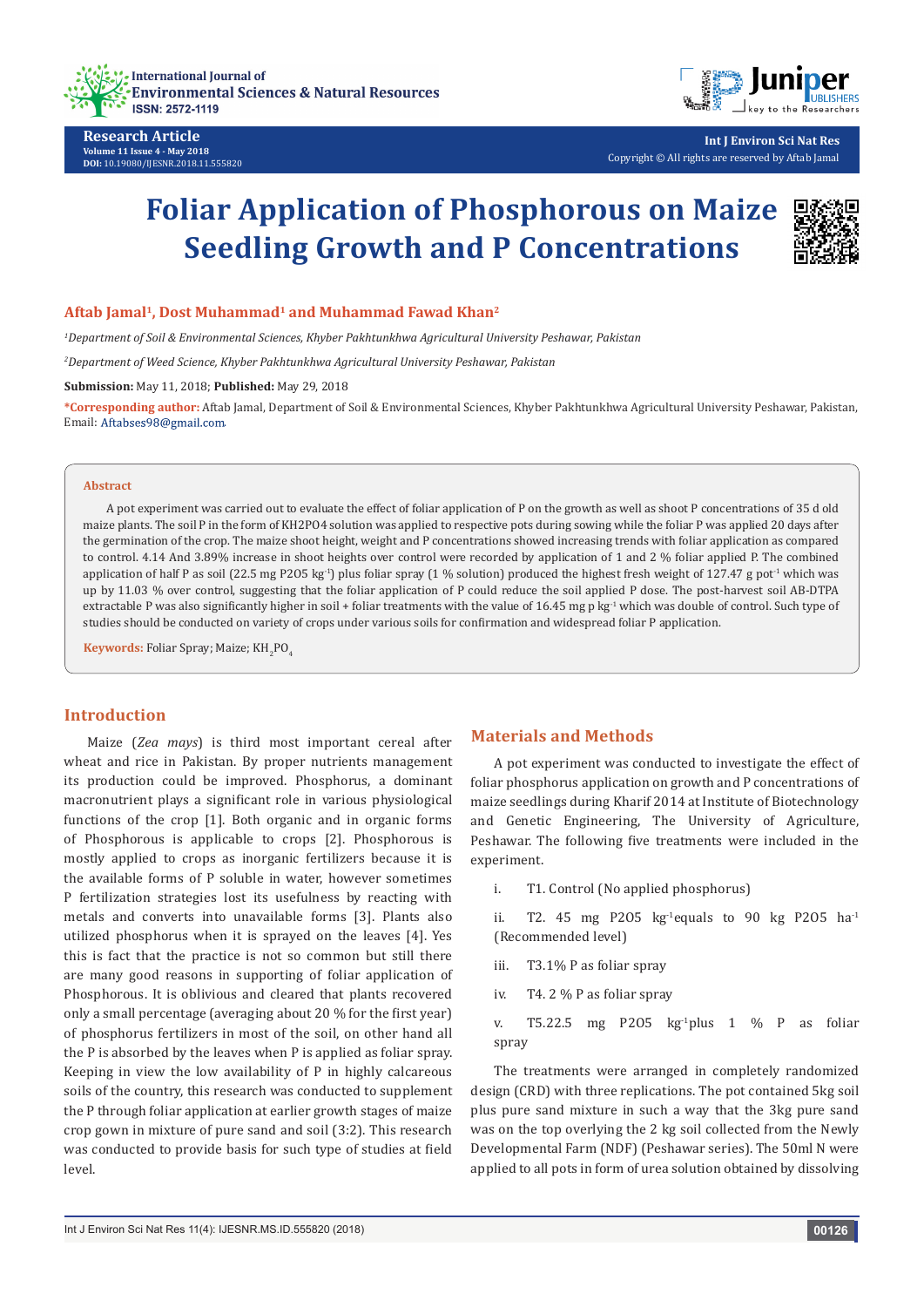13.04g urea L-1 water. Whereas 50ml K were applied to treatment T1, T3 and T4and 25ml to T5 in form of KCL solution obtained by dissolving its 4.72g L-1 water. For phosphorus application 8.6g  $KH_{2}PO_{4}$  was dissolved in one L water which contained 4.5mg P2O5, 3mg K2O ml<sup>-1</sup>. Fifty (50)mL of this solution were applied to treatments T2 only 25ml to T5 as such the T2 received 45mg P2O5 kg<sup>-1</sup> whereas T5 received 22.5 kg P2O5 kg<sup>-1</sup>. Similarly, a solution of 1% and 2% P prepared by dissolving 4.38 and 9.76g  $_{2}P_{2}P_{4}$  L<sup>-1</sup> water was sprayed on maize crop after 20 days of germination. The spray could hardly utilize 10ml of solution per pot as such about in case of 1 and 2 % spray, the P was supplied at 4.6 and 9.2mg  $P_2O_5$  kg<sup>-1</sup> soil, respectively. Each pot was sown with 10 seeds that were then thinned to 5. The crop was irrigated as per crop requirement. It was grown up to silking stage and then was harvested on 21-Nov.2014 i.e 35 days after sowing. The pots were initially kept under glass shade during germination and then brought to open air for the rest of growth period.

# **Statistical Analysis**

The data collected were analyzed statistically according to the procedure given by Jandel Scientific (1991) using Statistic, 2000 package and Least Significant Difference (LSD) test was used for any significant difference among the treatments as suggested by steel and torri [5].

# **Results and Discussion**

# **Plant Height**

The maize plant height showed increasing trend over control with P application either through soil or as foliar spray (Table 1). However the effect was statistically not significant that might be due to less time as the plant was harvested just 35 d after germination (Table 1). However, soil application of  $45$ mg  $P_2O_5$  kg<sup>-1</sup>and foliar application at both concentrations (1 and 2%) produced the taller maize plants than control. The foliar application of 1% or 2% P solution sprayed 20 days after germination of crop yielded the taller plants of 63.37 and 63.19%, which were higher by 4.14 and 3.89% over control, respectively.

This suggested that like soil application of P, the foliar application could also increase the plant height and could supplement the soil applied P. The non-significant difference between the 1 and 2 % solution of P suggested that any of them could be used for the purpose of foliar spray. And as such possibly, the combination of half of soil P (22.5mg  $P_2O_5$ ) plus foliar spray (1% solution) plus could produce a valuable results in field conditions and may reduce the dose of soil applied P. However, the lower response of P in enhancing the plant height in the present study could be due to the optimum soil P as showed in Table 2.

#### **Shoot Weight**

The maize shoot weight showed a significant response (p < 0.01) whereby the application of applied P either as soil or foliar spray alone or in combination significantly enhanced the maize shoot weight over control (Table 1). The application of half P as soil (22.5 mg P2O5 kg-1) plus foliar spray (1% solution) produced the highest fresh weight of 127.47 g pot<sup>1</sup> which was more than 11.03 % over control suggesting that the foliar application of P could reduce the soil applied P dose. Similarly, the higher fresh shoot weight in treatments receiving 2% foliar spray solution over 1 % suggested that this higher concentration could be safely used in field conditions for the said purpose. Such type of studies should be conducted at field conditions for confirmation of results (Figures 1 & 2).

**Table 1:** Maize shoot height and fresh weight of 35d old plants as influenced by soil and foliar application of phosphorus.

| <b>Soil P</b>                      | <b>Foliar P</b>                       | <b>Plant Length</b> | <b>Fresh Weight</b>             |
|------------------------------------|---------------------------------------|---------------------|---------------------------------|
| -- mg $P_2O_e$ ha <sup>-1</sup> -- | % P solution<br>--------- cm -------- |                     | $-$ - g pot <sup>-1</sup> ----- |
| $\Omega$                           | 0                                     | 60.85               | 114.8c                          |
| 45                                 | $\Omega$                              | 64.28               | 122.33 ab                       |
| $\theta$                           | 1                                     | 63.37               | $116.06$ bc                     |
| $\Omega$                           | 2                                     | 63.19               | 125.63 a                        |
| 22.5                               | 1                                     | 63.16               | 127.47 a                        |
| $LSD \leq 0.05$                    |                                       | <b>NS</b>           | 6.63                            |
| St. Error                          |                                       | 1.03                | 2.10                            |



**How to cite this article:** Aftab Jamal, Dost Muhammad,Muhammad F K. Foliar Application of Phosphorous on Maize Seedling Growth and P **CONCERT BUSICION** CONCERTING AND DISTRIBUTION CONCERTING CONCERTING CONCERTING CONCERTING CONCERTING CONCERTING CONCERTING CONCERTING CONCERTING CONCERTING CONCERTING CONCERTING CONCERTING CONCERTING CONCERTING CONCERTING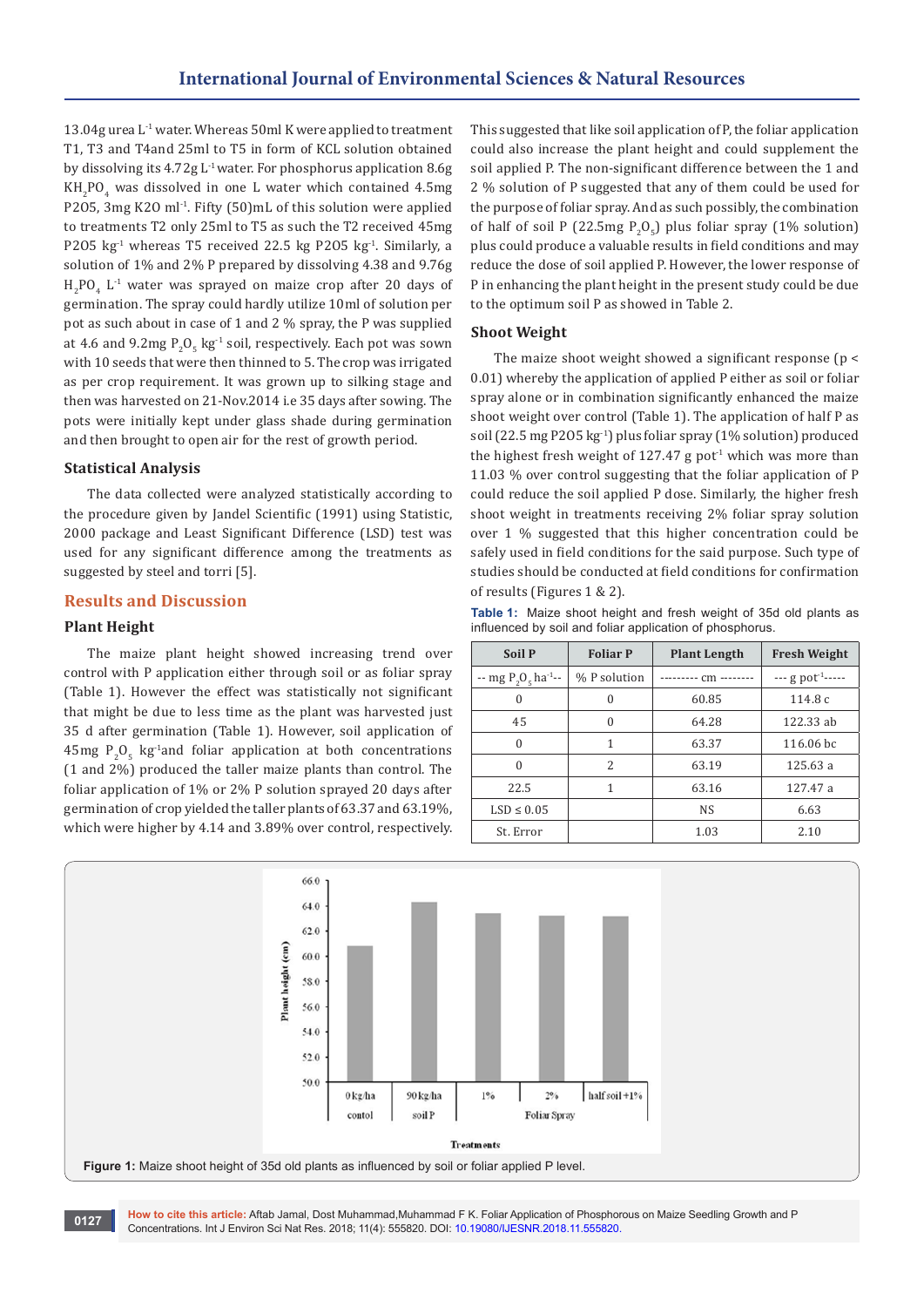

## **Post-Harvest Soil P**

The data on post-harvest soil P showed a significant repose ( $p < 0.01$ ) to applied P levels. The application of 22.5 mg  $P_2O_5$  $kg<sup>-1</sup>$  plus 1 % P solution had the highest post-harvest P with value of 16.45 mg  $kg<sup>-1</sup>$  whereas the control and the treatment receiving alone 1 % P solution as foliar spray had post-harvest P of 8.76 and 7.39 mg P kg<sup>-1</sup>, respectively. The lower P in 1  $\%$ solution spray than control could be due to the higher P uptake associated with comparatively higher biomass in this treatment. The combine application of P as 22.5 mg  $P_2O_5$  kg<sup>-1</sup> though soil and 1 % solution producing the highest post-harvest P among as compared to sole application of either soil or foliar suggested that this combination could be the optimum choice in field conditions. The post-harvest soil P ranging from 7.39 to 16.45 mg kg-1 showed that almost all the soils were adequate in soil P when compared with the standard values (Rashid, 1996).

#### **Shoot P Concentrations**

The shoot P determined at 35<sup>th</sup> day after germination varied from 0.83 to 1.06g  $kg<sup>-1</sup>$  showing increases over control with application of P. However, the effect was not significant at 0.05 % probability but was significant at  $p < 0.13$  %. The application of 2 % P solution as foliar spray produced even higher shoot P concentration of 1.03 g  $kg<sup>-1</sup>$  than soil applied P (0.94g  $kg<sup>-1</sup>$ ) indicating that plant P could be absorbed though leaves stomata. Combine application of soil and foliar spray of P while producing the highest shoot P of 1.06 % among the treatments suggested that it could be the most optimum level at field conditions. The non-significant differences among the treatments could be associated to sufficient P level as indicated by the post-harvest soil P.

## **Uptake of P**

The values of P uptake by maize shoot varied from 0.1 to  $0.14$  g pot<sup>1</sup> showing increases with increase in applied P over control (Table 2). It followed almost the same pattern as shoot P where the combination of soil and foliar applied P exhibited the higher P uptake of 0.14g pot<sup>-1</sup> as compared to 0.12g pot<sup>-1</sup> observed in treatments receiving the soil application of 45mg  $P_2O_5$  kg<sup>-1</sup> alone. This revealed that soil plus foliar application not only complement the effect of other but would also reduce the dose of applied P (Figures 3 & 4).

**Table 2:** Post harvest soil AB-DTPA extractable P, shoot P concentrations and P uptake by maize plants as influenced by soil and foliar application of phosphorus.

| <b>Soil P</b>                 | <b>Foliar P</b> | Soil P                | <b>Shoot P</b> | P uptake                      |
|-------------------------------|-----------------|-----------------------|----------------|-------------------------------|
| $-$ mg $P_2O_5$<br>$ha^{-1}-$ | %P<br>solution  | ---- $mgkg^{-1}$ ---- | $--- g kg-1$   | $---$ g pot <sup>-1</sup> --- |
| $\theta$                      | $\mathbf{0}$    | 8.760 с               | 0.83           | 0.10                          |
| 45                            | $\theta$        | 13.21ab               | 0.94           | 0.12                          |
| $\theta$                      | 1               | 7.39c                 | 0.91           | 0.11                          |
| $\theta$                      | $\overline{2}$  | 10.00bc               | 1.03           | 0.13                          |
| 22.5                          | 1               | 16.45a                | 1.07           | 0.14                          |
| $LSD \leq 0.05$               |                 | 1.89                  | <b>NS</b>      |                               |
| St. Error                     |                 | 1.33                  | 0.03           |                               |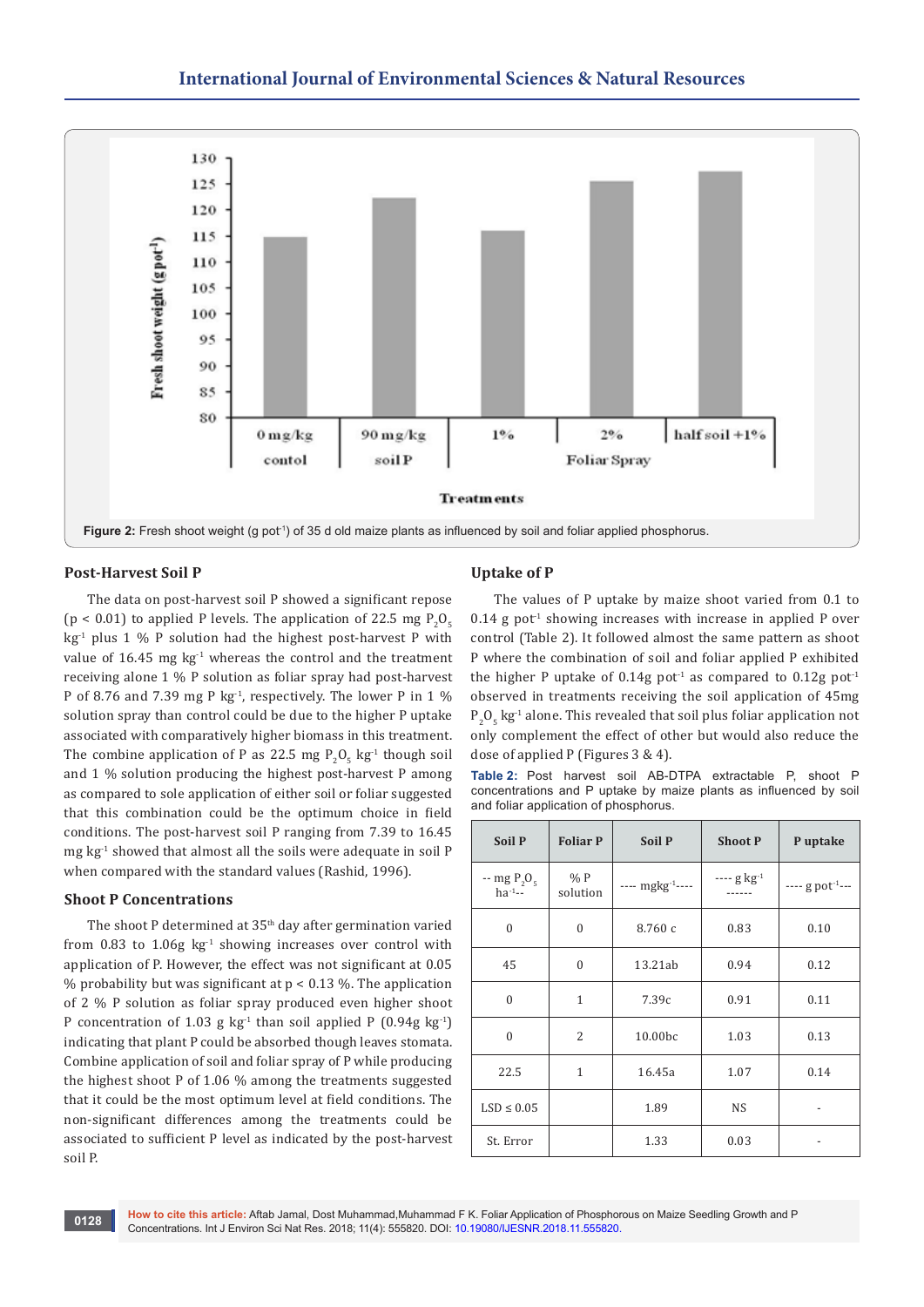



# **Conclusions and Recommendations**

The increase in 35 d old maize shoot height, shoot weight and shoot P concentrations with foliar application of 1 and 2 % foliar P spray suggested that foliar P may complement the soil P solution. The higher plant P in case of foliar spray suggested that P could be absorbed though leaves stomata. The parallel or even higher maize growth and plant P concentration at 2% solution indicated that this level of P could be safely used for foliar spray of P in the form of KH2PO4 solution. The higher plant growth and plant P concentrations in treatments receiving 22.5mg P2O5  $kg<sup>-1</sup>$  (half P dose) plus 1 % P solution spray indicated that soil P requirement could be reduced with foliar application of P.

However such type of studies should be conducted at field level before widespread recommendations.

#### **References**

- 1. [Khan AH, Khalil IA, Shah H \(2004\) Nutritional yield and oil quality of](http://agris.fao.org/agris-search/search.do?recordID=PK2004001147)  [canola cultivars grown in NWFP. Sarhad J Agric 20\(2\): 287-290.](http://agris.fao.org/agris-search/search.do?recordID=PK2004001147)
- 2. MNFS&R (2013-14) Ministry of National Food Security and Research, Economic Wing Govt of Pakistan Islamabad.
- 3. [Hopkins WG, Hunter NPA \(2004\) Introduction to Plant Physiology. \(3rd](https://www.barnesandnoble.com/w/introduction-to-plant-physiology-william-g-hopkins/1117197281) [edn\), John Wiley and Sons Inc, New York, USA, pp. 576.](https://www.barnesandnoble.com/w/introduction-to-plant-physiology-william-g-hopkins/1117197281)
- 4. Amanullah, Khan AZ, Jan A, Shah Z, Ahmad B, et al. (2013) Foliar application of nitrogen at different growth stages influence the phonology, growth and yield maize (*Zea mays L*). Soil Environ 32(2): 135-140.